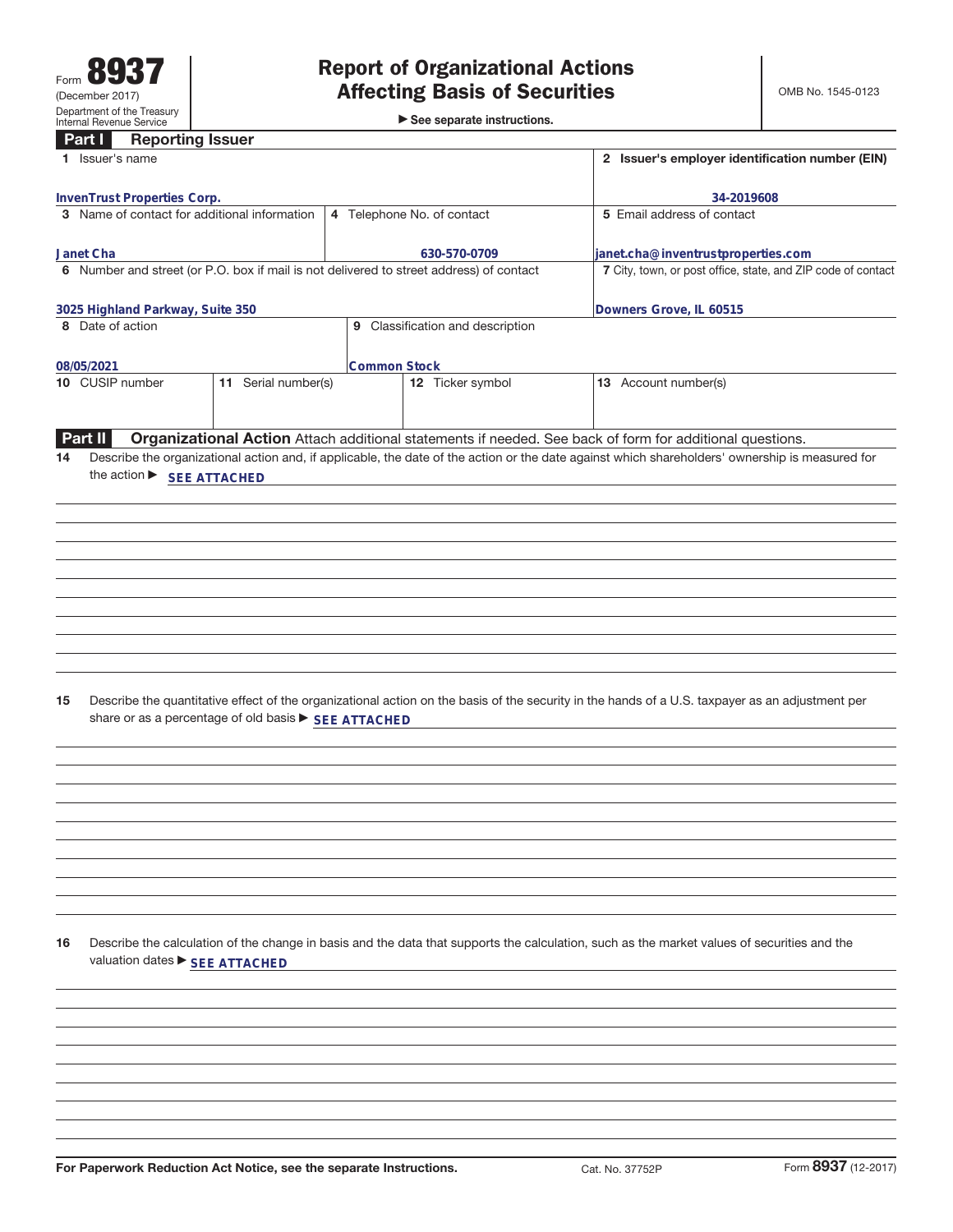| Form 8937 (12-2017) |  |
|---------------------|--|
|---------------------|--|

| Form 8937 (12-2017) |                                                      |                                                                                                                                                              |                                         | Page 2                         |
|---------------------|------------------------------------------------------|--------------------------------------------------------------------------------------------------------------------------------------------------------------|-----------------------------------------|--------------------------------|
| Part II             | <b>Organizational Action (continued)</b>             |                                                                                                                                                              |                                         |                                |
|                     |                                                      |                                                                                                                                                              |                                         |                                |
| 17                  |                                                      | List the applicable Internal Revenue Code section(s) and subsection(s) upon which the tax treatment is based $\blacktriangleright$                           |                                         | <b>SEE ATTACHED</b>            |
|                     |                                                      |                                                                                                                                                              |                                         |                                |
|                     |                                                      |                                                                                                                                                              |                                         |                                |
|                     |                                                      |                                                                                                                                                              |                                         |                                |
|                     |                                                      |                                                                                                                                                              |                                         |                                |
|                     |                                                      |                                                                                                                                                              |                                         |                                |
|                     |                                                      |                                                                                                                                                              |                                         |                                |
|                     |                                                      |                                                                                                                                                              |                                         |                                |
|                     |                                                      |                                                                                                                                                              |                                         |                                |
|                     |                                                      |                                                                                                                                                              |                                         |                                |
|                     |                                                      |                                                                                                                                                              |                                         |                                |
|                     |                                                      |                                                                                                                                                              |                                         |                                |
|                     |                                                      |                                                                                                                                                              |                                         |                                |
|                     |                                                      |                                                                                                                                                              |                                         |                                |
|                     |                                                      |                                                                                                                                                              |                                         |                                |
|                     |                                                      |                                                                                                                                                              |                                         |                                |
| 18                  | Can any resulting loss be recognized? > SEE ATTACHED |                                                                                                                                                              |                                         |                                |
|                     |                                                      |                                                                                                                                                              |                                         |                                |
|                     |                                                      |                                                                                                                                                              |                                         |                                |
|                     |                                                      |                                                                                                                                                              |                                         |                                |
|                     |                                                      |                                                                                                                                                              |                                         |                                |
|                     |                                                      |                                                                                                                                                              |                                         |                                |
|                     |                                                      |                                                                                                                                                              |                                         |                                |
|                     |                                                      |                                                                                                                                                              |                                         |                                |
|                     |                                                      |                                                                                                                                                              |                                         |                                |
|                     |                                                      |                                                                                                                                                              |                                         |                                |
|                     |                                                      |                                                                                                                                                              |                                         |                                |
|                     |                                                      |                                                                                                                                                              |                                         |                                |
|                     |                                                      |                                                                                                                                                              |                                         |                                |
|                     |                                                      |                                                                                                                                                              |                                         |                                |
|                     |                                                      |                                                                                                                                                              |                                         |                                |
|                     |                                                      |                                                                                                                                                              |                                         |                                |
| 19                  |                                                      | Provide any other information necessary to implement the adjustment, such as the reportable tax year > SEE ATTACHED                                          |                                         |                                |
|                     |                                                      |                                                                                                                                                              |                                         |                                |
|                     |                                                      |                                                                                                                                                              |                                         |                                |
|                     |                                                      |                                                                                                                                                              |                                         |                                |
|                     |                                                      |                                                                                                                                                              |                                         |                                |
|                     |                                                      |                                                                                                                                                              |                                         |                                |
|                     |                                                      |                                                                                                                                                              |                                         |                                |
|                     |                                                      |                                                                                                                                                              |                                         |                                |
|                     |                                                      |                                                                                                                                                              |                                         |                                |
|                     |                                                      |                                                                                                                                                              |                                         |                                |
|                     |                                                      |                                                                                                                                                              |                                         |                                |
|                     |                                                      |                                                                                                                                                              |                                         |                                |
|                     |                                                      |                                                                                                                                                              |                                         |                                |
| С                   |                                                      |                                                                                                                                                              |                                         |                                |
|                     |                                                      | Under penalties of perjury, I declare that I have examined this return, including accompanying schedules and statements, and to the best of my knowledge and |                                         |                                |
|                     |                                                      | belief, it is true, correct, and complete. Declaration of preparer (other than officer) is based on all information of which preparer has any knowledge.     |                                         |                                |
| Sign                |                                                      |                                                                                                                                                              |                                         |                                |
| <b>Here</b>         | Signature SIGNATURE ON FILE                          |                                                                                                                                                              | 9/14/2021<br>Date $\blacktriangleright$ |                                |
|                     |                                                      |                                                                                                                                                              |                                         |                                |
|                     | Print your name ▶ MICHAEL PHILLIPS                   |                                                                                                                                                              | Title $\blacktriangleright$             | CHIEF FINANCIAL OFFICER        |
|                     | Print/Type preparer's name                           | Preparer's signature                                                                                                                                         | Date                                    | <b>PTIN</b>                    |
| <b>Paid</b>         |                                                      |                                                                                                                                                              |                                         | if<br>Check  <br>self-employed |
| <b>Preparer</b>     | Firm's name<br>▶                                     |                                                                                                                                                              |                                         | Firm's EIN ▶                   |
| <b>Use Only</b>     | Firm's address ▶                                     |                                                                                                                                                              |                                         | Phone no.                      |
|                     |                                                      |                                                                                                                                                              |                                         |                                |

Send Form 8937 (including accompanying statements) to: Department of the Treasury, Internal Revenue Service, Ogden, UT 84201-0054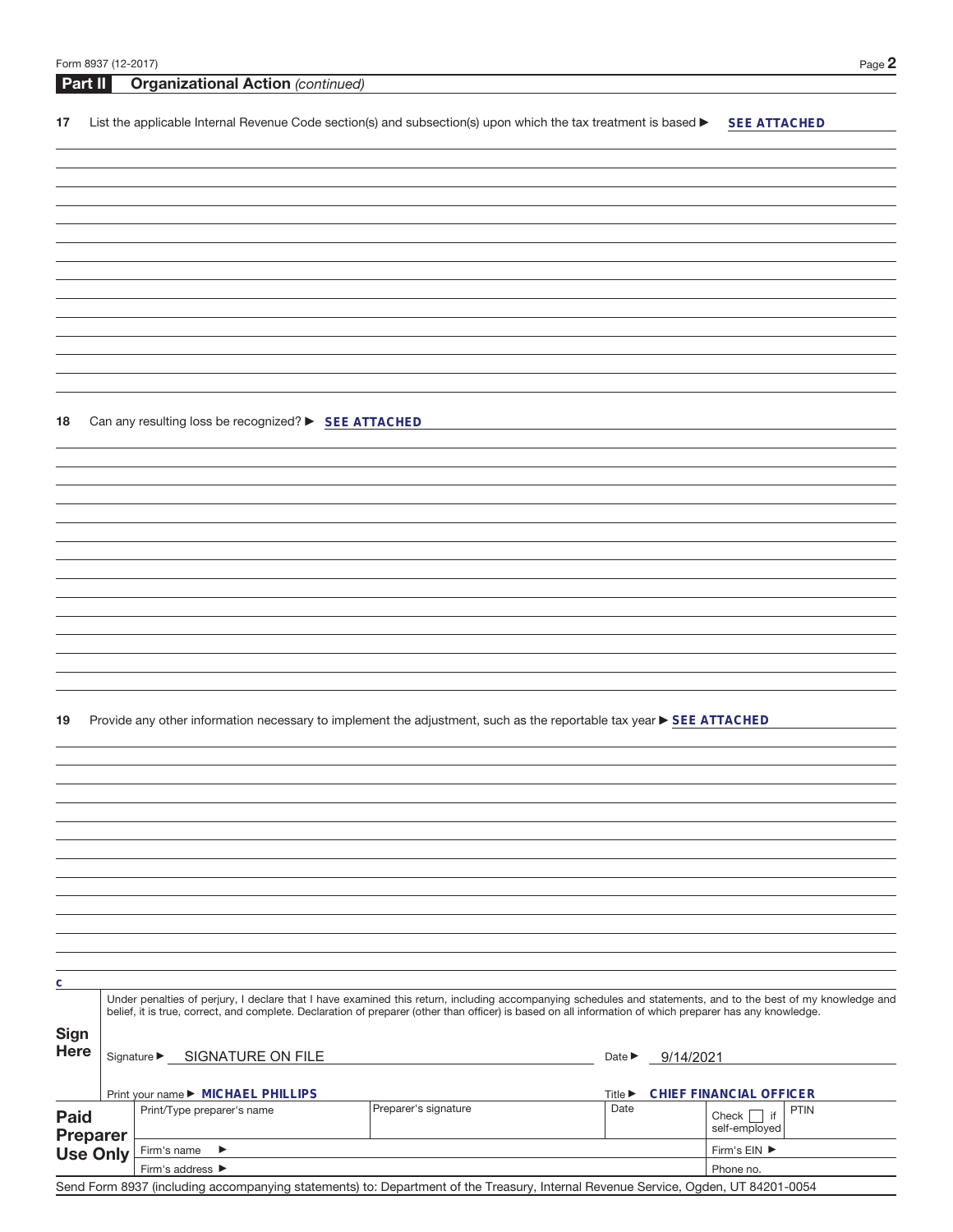#### **InvenTrust Properties Corp.**

#### **One for Ten Reverse Stock Split of Common Stock**

**Attachment to Form 8937**

#### **PLEASE CONSULT YOUR TAX ADVISOR**

**THE FOLLOWING DISCUSSION IS A SUMMARY OF MATERIAL U.S. FEDERAL INCOME TAX CONSEQUENES OF THE REVERSE STOCK SPLIT UNDER CURRENT LAW AND IS FOR GENENAL INFORMATION ONLY. THE INFORMATION CONTAINED HEREIN DOES NOT CONSTITUTE TAX ADVICE AND DOES NOT PURPORT TO BE COMPLETED OR TO DESCRIBE THE CONSEQUENCES THAT MAY APPLY TO PARTICULAR CATEGORIES OF SHAREHOLDERS.** 

**SHAREHOLDERS ARE URGED TO COSULT THEIR OWN TAX ADVISOR WITH RESPECT TO THE U.S. FEDERAL, STATE AND LOCAL, AND FOREIGN TAX CONSEQUENCES OF THE REVERSE STOCK SPLIT.**

### **Part II – Organizational Action**

## Line 14. Describe the organizational action and, if applicable, the date of the action or the date **against which shareholders' ownership is measured for the action.**

At close of business on August 5, 2021, InvenTrust Properties Corp. ("Taxpayer") effected a 1‐for‐10 reverse stock split. As a result of the reverse stock split, every ten (10) shares of issue and outstanding common stock automatically converted into one (1) share of common stock, with any fractional shares being rounded up to the next higher whole share.

## **Line 15. Describe the quantitative effect of the organizational action on the basis of the security in the hands of a U.S. taxpayer as an adjustment per share or as a percentage of old basis.**

The reverse stock split is intended to qualify as a "reorganization" within the meaning of IRC Section  $368(a)(1)(E)$ . As a result, shareholders must allocate the aggregate tax basis in their shares held immediately prior to the reverse stock split among the shares held immediately after the reverse stock split (including any fractional shares).

# **Line 16. Describe the calculation of the change in basis and the data that supports the calculation, such as the market values of securities and the valuation dates.**

See answer to Line 15. While the basis "per share" is impacted, the basis of the shareholder's total investment remains unchanged. The aggregate tax basis of the Taxpayer's common stock held by a shareholder immediately after the reverse stock split would be the same as pre-split aggregate tax basis.